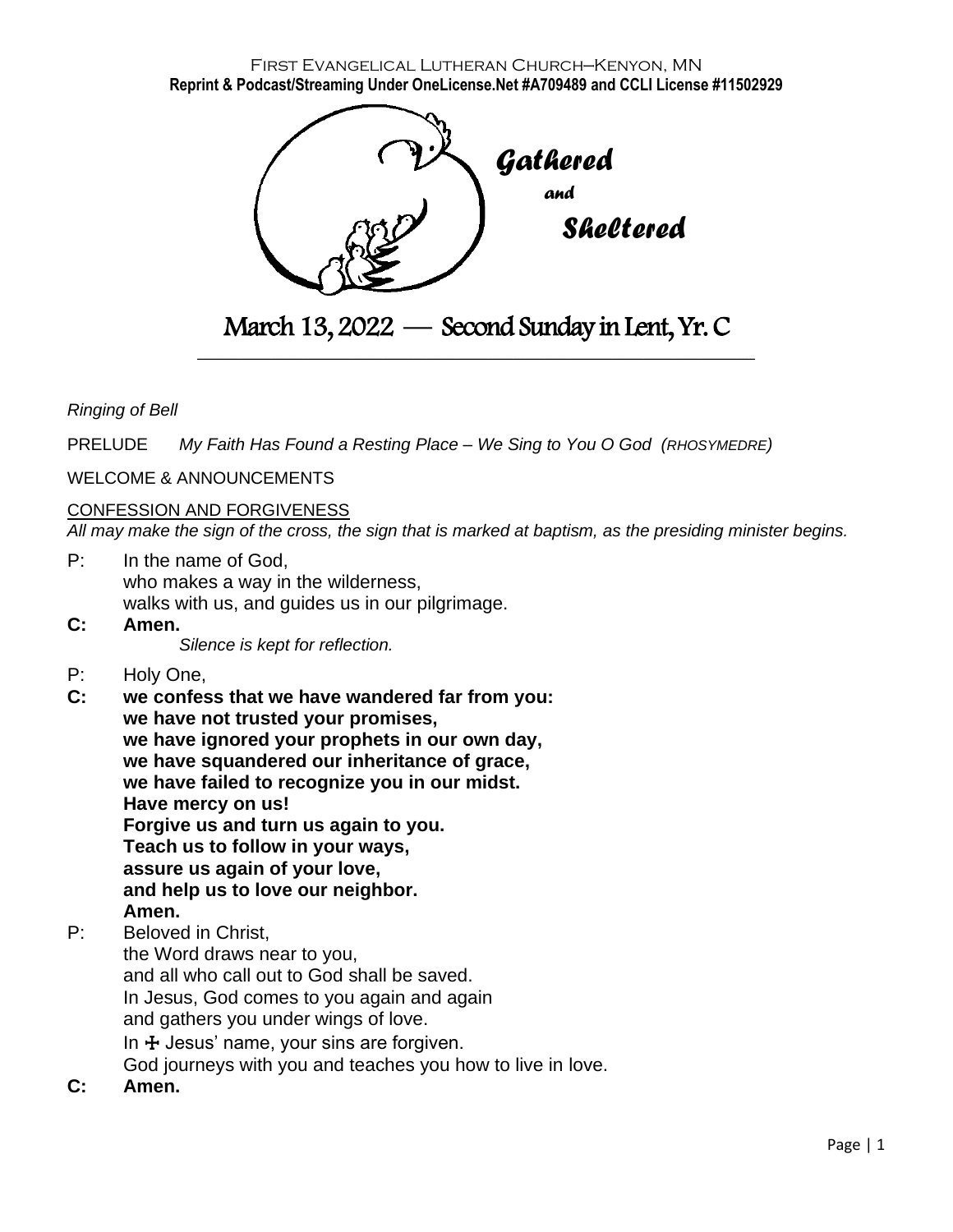HYMN *We Sing to You, O God* **vss 1,2,4**WORDS #791 / ALT.TUNE #640 REPRINT & PODCAST/STREAMING UNDER ONE-LICENSE.NET



## PRAYER OF THE DAY *We pray together*

**God of the covenant, in the mystery of the cross you promise everlasting life to the world. Gather all peoples into your arms, and shelter us with your mercy, that we may rejoice in the life we share in your Son, Jesus Christ, our Savior and Lord, who lives and reigns with you and the Holy Spirit, one God, now and forever. Amen.**

## CHILDREN'S WORD

#### PSALM 27 *We read responsively*

- L: The LORD is my light and my salvation; whom then shall I fear? The LORD is the stronghold of my life; of whom shall I be afraid?
- **C: When evildoers close in against me to devour my flesh, they, my foes and my enemies, will stumble and fall.**
- L: Though an army encamp against me, my heart will not fear. Though war rise up against me, my trust will not be shaken.
- **C: One thing I ask of the LORD; one thing I seek; that I may dwell in the house of the LORD all the days of my life; to gaze upon the beauty of the LORD and to seek God in the temple.**
- L: For in the day of trouble God will give me shelter, hide me in the hidden places of the sanctuary, and raise me high up on a rock.
- **C: Even now my head is lifted up above my enemies who surround me. Therefore I will offer sacrifice in the sanctuary, sacrifices of rejoicing; I will sing and make music to the LORD.**
- L: Hear my voice, O LORD, when I call; have mercy on me and answer me.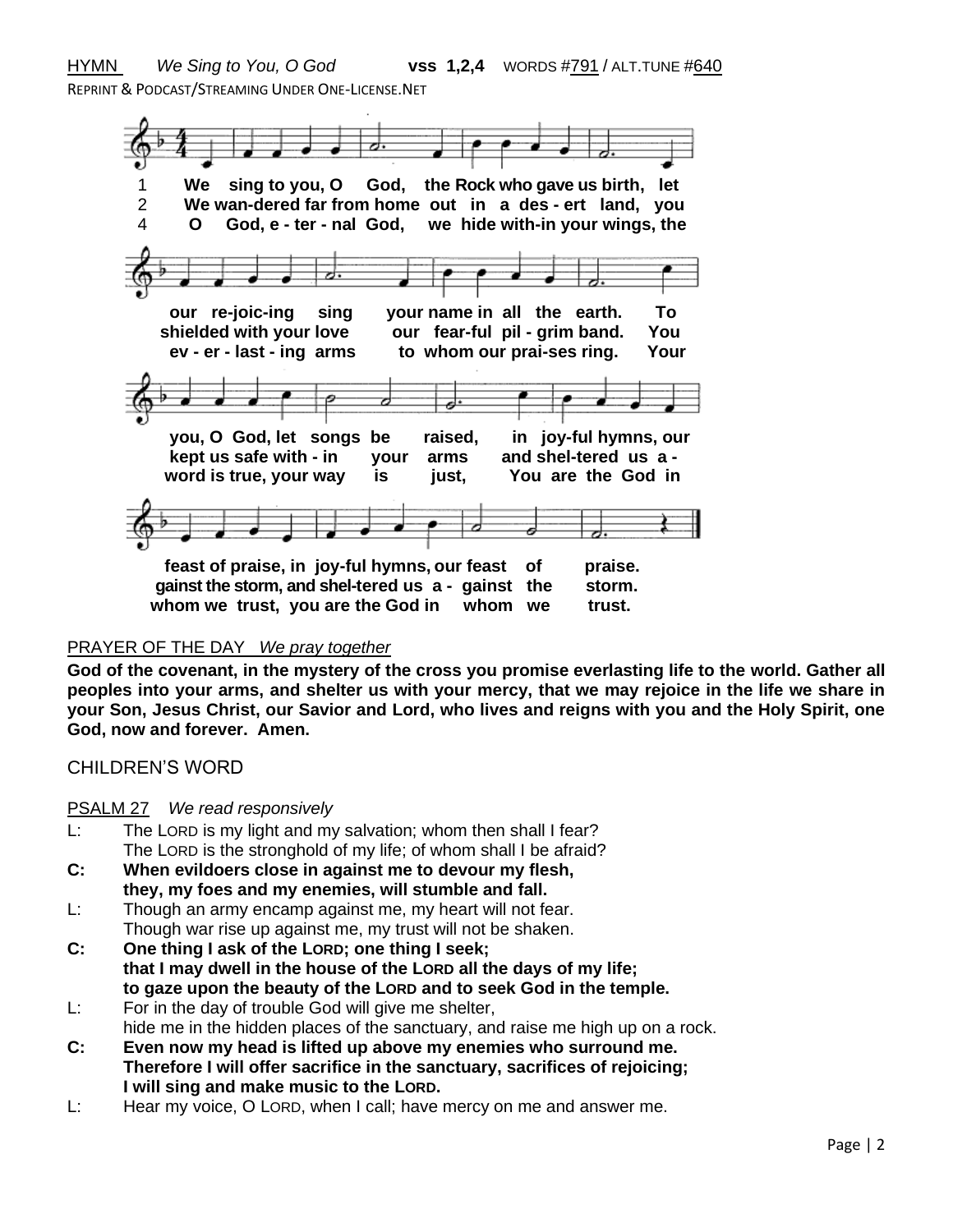- **C: My heart speaks your message— "Seek my face." Your face, O LORD, I will seek.**
- L: Hide not your face from me, turn not away from your servant in anger.
- Cast me not away—you have been my helper; forsake me not, O God of my salvation.
- **C: Though my father and my mother forsake me, the LORD will take me in.**
- L: Teach me your way, O LORD; lead me on a level path, because of my oppressors.<br>C: Subiect me not to the will of my foes.
- **C: Subject me not to the will of my foes,**
- **for they rise up against me, false witnesses breathing violence.**
- L: This I believe—that I will see the goodness of the LORD in the land of the living!
- **C: Wait for the LORD and be strong. Take heart and wait for the LORD!**

# SECOND READING: PHILIPPIANS 3:17--4:1

<sup>17</sup>Brothers and sisters, join in imitating me, and observe those who live according to the example you have in us. <sup>18</sup>For many live as enemies of the cross of Christ; I have often told you of them, and now I tell you even with tears. <sup>19</sup>Their end is destruction; their god is the belly; and their glory is in their shame; their minds are set on earthly things. <sup>20</sup>But our citizenship is in heaven, and it is from there that we are expecting a Savior, the Lord Jesus Christ. <sup>21</sup>He will transform the body of our humiliation that it may be conformed to the body of his glory, by the power that also enables him to make all things subject to himself. <sup>4:1</sup>Therefore, my brothers and sisters, whom I love and long for, my joy and crown, stand firm in the Lord in this way, my beloved. WORD OF GOD, WORD OF LIFE. **THANKS BE TO GOD.**

# THE HOLY GOSPEL ACCORDING TO: LUKE 13:31-35

# **GLORY TO YOU, O LORD.**

<sup>31</sup>At that very hour some Pharisees came and said to [Jesus,] "Get away from here, for Herod wants to kill you." <sup>32</sup>He said to them, "Go and tell that fox for me, 'Listen, I am casting out demons and performing cures today and tomorrow, and on the third day I finish my work. <sup>33</sup>Yet today, tomorrow, and the next day I must be on my way, because it is impossible for a prophet to be killed outside of Jerusalem.<sup>' 34</sup>Jerusalem, Jerusalem, the city that kills the prophets and stones those who are sent to it! How often have I desired to gather your children together as a hen gathers her brood under her wings, and you were not willing! <sup>35</sup>See, your house is left to you. And I tell you, you will not see me until the time comes when you say, 'Blessed is the one who comes in the name of the Lord.' " THE GOSPEL OF OUR LORD. **PRAISE TO YOU, O CHRIST.**

## SERMON Pastor Julie Rogness

HYMN *Thy Holy Wings All 3 vss* **ELW #613**

REPRINT & PODCAST/STREAMING UNDER ONELICENSE.NET

- 1 **Thy holy wings, O Savior, spread gently over me, and let me rest securely through good and ill in thee. Oh, be my strength and portion, my rock and hiding place, and let my ev'ry moment be lived within thy grace.**
- 2 **Oh, let me nestle near thee, within thy downy breast where I will find sweet comfort and peace within thy nest. Oh, close thy wings around me and keep me safely there, for I am but a newborn and need thy tender care.**
- 3 **Oh, wash me in the waters of Noah's cleansing flood. Give me a willing spirit, a heart both clean and good. Oh, take into thy keeping thy children great and small, and while we sweetly slumber, enfold us one and all.**

# APOSTLES CREED

**I believe in God, the Father almighty, creator of heaven and earth. I believe in Jesus Christ, God's only Son, our Lord, who was conceived by the Holy Spirit, born of the virgin Mary, suffered under Pontius Pilate, was crucified, died, and was buried; he descended to the dead. On the third day he rose again; he**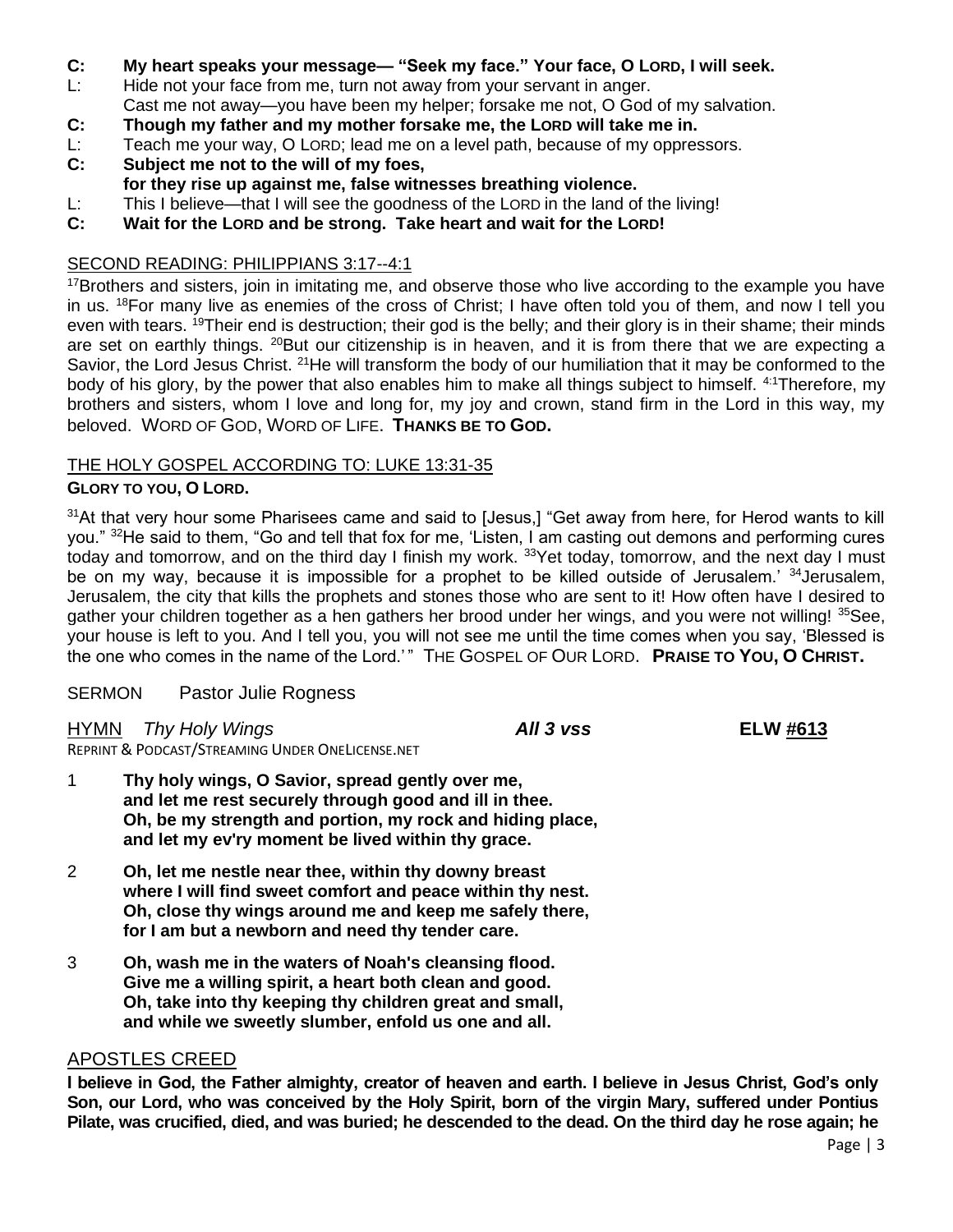**ascended into heaven, he is seated at the right hand of the Father, and he will come to judge the living and the dead. I believe in the Holy Spirit, the holy catholic church, the communion of saints, the forgiveness of sins, the resurrection of the body, and the life everlasting. Amen.**

# PRAYERS

# SHARING THE PEACE & GLOBE OFFERING

*Children are invited to bring forward an offering to the globe in the front of the church. Globe offerings will go to one of our global mission partners to be decided by our youth.*

### OFFERING OF GIFTS – OFFERING PRAYER

P: Extravagant God, you have blessed us with the fullness of creation.

**C: Now we gather at your feast where you offer us the food that satisfies. Take and use what we offer here, come among us, and feed us with the body and blood of Christ, in whose name we pray. Amen.**

WORDS OF INSTITUTION – LORD'S PRAYER – COMMUNION

DISTRIBUTION HYMN *Around You, O Lord Jesus* **All vss. ELW #468** REPRINT & PODCAST/STREAMING UNDER ONE-LICENSE.NET

- 1 **Around you, O Lord Jesus, your own you gather still to share the feast you give us with grace our lives to fill. You say to us so lovingly, "Take, eat! This is my body! Take, drink! This is my blood!"**
- 2 **We hear your invitation, and heed, O Lord, your call; your word of consolation is spoken here to all. It draws us to your loving heart; it brings to us your blessing, which never will depart.**
- 3 **We are your own forever; until our final breath we will be true and never in joy, in grief, in death depart from you, for you are still among your people dwelling, as you have said you will.**

#### COMMUNION BLESSING

BLESSING P: You are children of God, anointed with the oil of gladness and strengthened for the journey. Almighty God, majestic and mighty,  $H$  bless you this day and always.

 **C: Amen.**

| <b>HYMN</b>          | How Firm a Foundation | vs. 1, 2, 4 | <b>ELW #796</b> |
|----------------------|-----------------------|-------------|-----------------|
| <b>PUBLIC DOMAIN</b> |                       |             |                 |

- 1 **How firm a foundation, O saints of the Lord, is laid for your faith in Christ Jesus, the Word! What more can he say than to you he has said who unto the Savior for refuge have fled?**
- 2 **"Fear not, I am with you, oh, be not dismayed, for I am your God and will still give you aid; I'll strengthen you, help you, and cause you to stand, upheld by my righteous, omnipotent hand."**
- 4 **"Throughout all their lifetime my people shall prove my sov'reign, eternal, unchangeable love; and then, when gray hairs shall their temples adorn, like lambs they shall still in my bosom be borne."**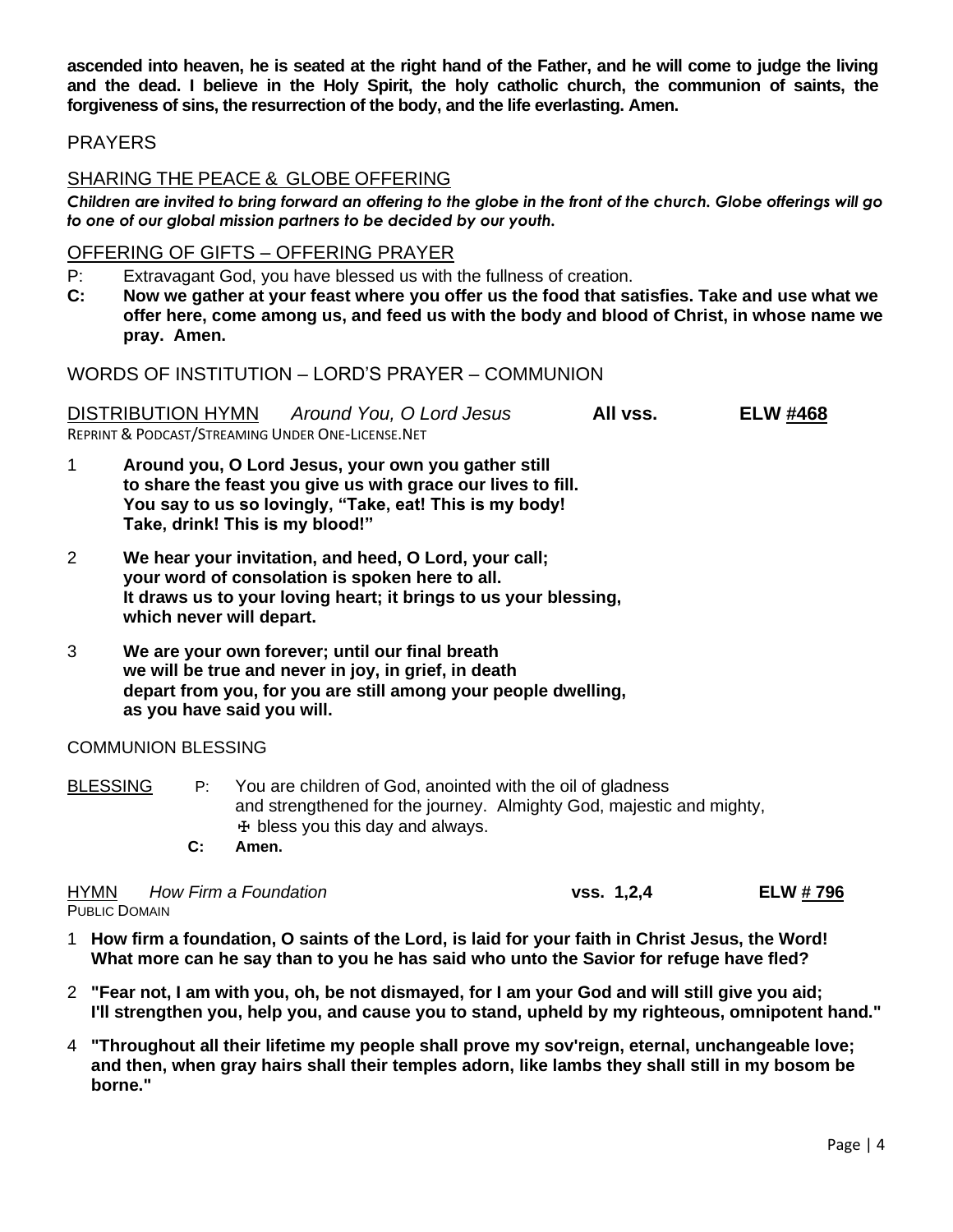*RINGING OF BELL*

DISMISSAL L: Go in peace. Jesus meets you on the way.  **C: Thanks be to God.**

POSTLUDE *Thy Holy Wings*

# **PARTICIPANTS**

PASTOR—Julie Rogness. ASSISTING—Heidi Haugen

MUSICIAN—Annette Thunhorst, Keyboard/Piano.

TECH CREW—Jim Braaten, Steve Johnson, Bill Lewis, Dan Rogness, Holly Aldorfer, Heidi Haugen.

# **ACKNOWLEDGEMENTS**

USED WITH PERMISSION/ WORSHIP TEXTS: from *sundaysandseasons.com* under Augsburg Fortress Liturgies Annual License #SB143702.

#### **Reprint & Podcast/Streaming Under CCLI License #11502929**

*My Faith Has Found a Resting Place LANDAS,* Music by Patti Drennan-KEYBOARD WORSHIP & PRAISE-Winter 2015, © 2012 Lorenz Publishing Co.

*My Song is Love Unknown RHOYSEMEDRE,* Music by Tracey McKibben, c. 2020 Lorenz Publishing Co. OL/SKU #1150790. *We Sing to You O God* ELW 791. Text: Gracia Grindal, b. 1943, Text © 1993 Selah Publishing Co., Inc. OL/SKU #44740. *Thy Holy* Wings ELW 613, Text: Carolina Sandell Berg, 1832-1903, sts. 1, 3; Gracia Grindal, b. 1943, st. 2; tr. Composite, Text © 1983 Gracia Grindal, Selah Publishing Co., Inc., agent. OL/SKU #25950 Hymnal Version ©1995, 2006 Augsburg Fortress OL/SKU#02378

*Around You O Lord Jesus* ELW 468, Text: Frans Mikael Franzén, 1772-1847; tr. Composite. Text © 1978 *Lutheran Book of Worship,* admin. Augsburg Fortress. OL/SKU #05738

*How Firm a Foundation* ELW 796 Text: J. Rippon, *A Selection of Hymns*, 1787, alt. PUBLIC DOMAIN *Thy Holy Wings BRED DINA VIDA VINGAR, arr. Mark Sedio-DANCING IN THE LIGHT/11-01793,* © 1997 Augsburg Fortress.

# **CONNECTIONS**

WEBSITE: **flckenyon.org** FACEBOOK: **First Evangelical Lutheran Kenyon MN** OUR YOUTUBE CHANNEL: **<https://www.youtube.com/c/FirstEvangelicalLutheranChurchKenyon>** Pastor E-Mail: **[firstpastorkenyon@gmail.com](mailto:firstpastorkenyon@gmail.com)** Pastor Phone: 952-994-1201 Church E-Mail: **[firstlutherankenyon@gmail.com](mailto:firstlutherankenyon@gmail.com)** Church Office Phone: 789-5261

## **REMEMBER IN PRAYER**

Sid Strandemo, Faye Marcuson, Lila Cole, Mona Boomgarden, Helen Aase, Jennifer Lerfald, Jeff Flaten, Carol Ronning, Carolyn Walker, Pat Rollie.

## **CALENDAR**

| Sun/MAR 13 | 9 AM         | WORSHIP-2nd Sunday of Lent - In Person & Live-Streamed |
|------------|--------------|--------------------------------------------------------|
|            | <b>10 AM</b> | Sunday School                                          |
|            | 7 PM         | AA                                                     |
| Wed/MAR 16 | 6:30 PM      | LENTEN WORSHIP w/Communion - In Person & Live-Streamed |
|            |              | followed by Coffee & Confirmation/Mentor Sessions      |
|            | 7:45         | Council                                                |
| Thu/MAR 17 | 7 PM         | AA                                                     |
| Sun/MAR 20 | <b>9 AM</b>  | WORSHIP-3rd Sunday of Lent - In Person & Live-Streamed |
|            | <b>10 AM</b> | Sunday School                                          |
|            | 7 PM         | AA                                                     |
|            |              |                                                        |

#### **\* SOLE HOPE IS IN NEED OF GOOD/USED DENIM JEANS \***